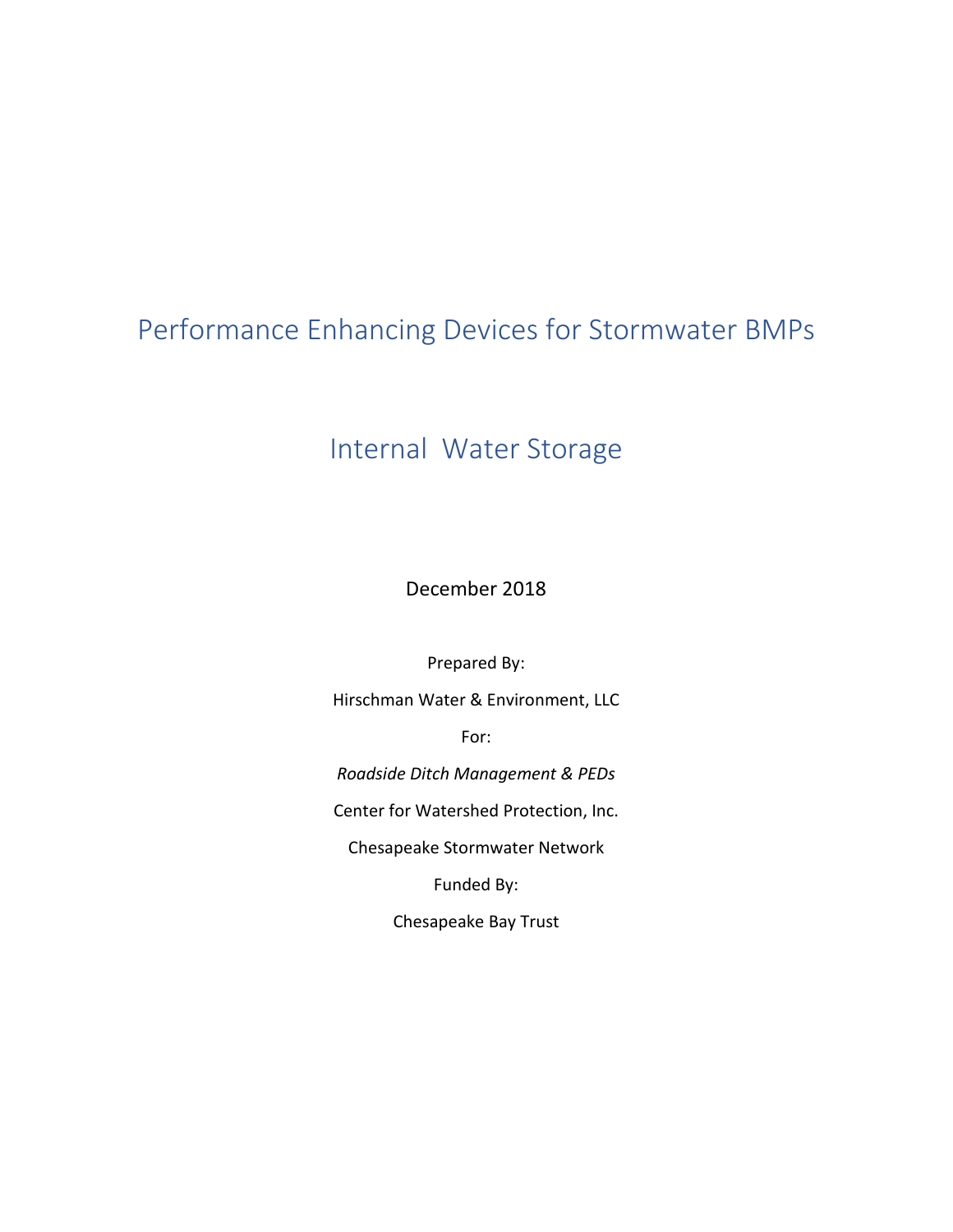## Internal Water Storage (IWS)

#### **1. Definition & Applications**

Internal Water Storage (IWS) refers to a design alternative that allows water to pond, at least temporarily, within the underdrain and/or soil media layers of bioretention, dry swales, permeable pavement, or other stormwater practice. IWS is usually accomplished by modifying the underdrain configuration so that water ponds above the underdrain.

Research studies that tested IWS targeted enhanced removal of dissolved nitrogen (N), as traditional bioretention has a tendency to leach these forms of N. The dissolved N removal is due to the lowoxygen environment created by the IWS zone, which may lead to denitrification (Hirschman et al., 2017). However, the research also points to IWS as a mechanism to enhance runoff reduction, as the IWS promotes greater exfiltration out the sides and bottom of the practice. Exfiltration and infiltration can be enhanced by 10% to as much as 45% on an average annual basis compared to conventional designs (Winston, 2018). A recent analysis undertaken for the District Department of Energy and Environment indicated that most of the best performing bioretention practices from research studies included IWS, with enhanced runoff reduction serving as a chief pollutant removal mechanism (Hirschman et al., 2018).

IWS has also been recommended for retrofits where limited head is available to outlet the underdrain, such as a shallow catch basin. IWS allows the practice to achieve adequate depths of ponding and soil media, but with a shallower underdrain outlet.

IWS seems to enhance pollutant removal in soils that are somewhat limited for infiltration (clay loam, silt loam, etc.) (Brown & Hunt, 2011). In sandier soils, there may not enough residence time within the IWS for the same level of pollutant removal, but application in sandy soils will enhance runoff reduction.

It should be noted that several existing Chesapeake Bay state stormwater BMP specifications include an option for an enhanced (or Level 2) design using an elevated underdrain overlying a stone sump (D.C., Virginia, West Virginia). This is similar to IWS, but ponding with the sump design takes place below the underdrain versus above the underdrain with the IWS option (see difference between Figures IWS-1 through IWS-4 illustrating IWS versus Figure IWS-5 with the sump). While these design options appear very similar in terms of creating a temporary water storage zone, there are differences in how they function hydrologically and how incoming stormwater may be treated. The IWS option builds up head above the underdrain and may promote increased exfiltration. Also, the IWS design may treat more of the "new" incoming stormwater compared to the sump design.

Finally, some practices use impermeable liners due to high water table, karts, or other site conditions. These practices would not be candidates for IWS.

See Section 8 for a list of qualifying conditions in order for IWS to qualify for enhanced nutrient removal as a performance enhancing device (PED).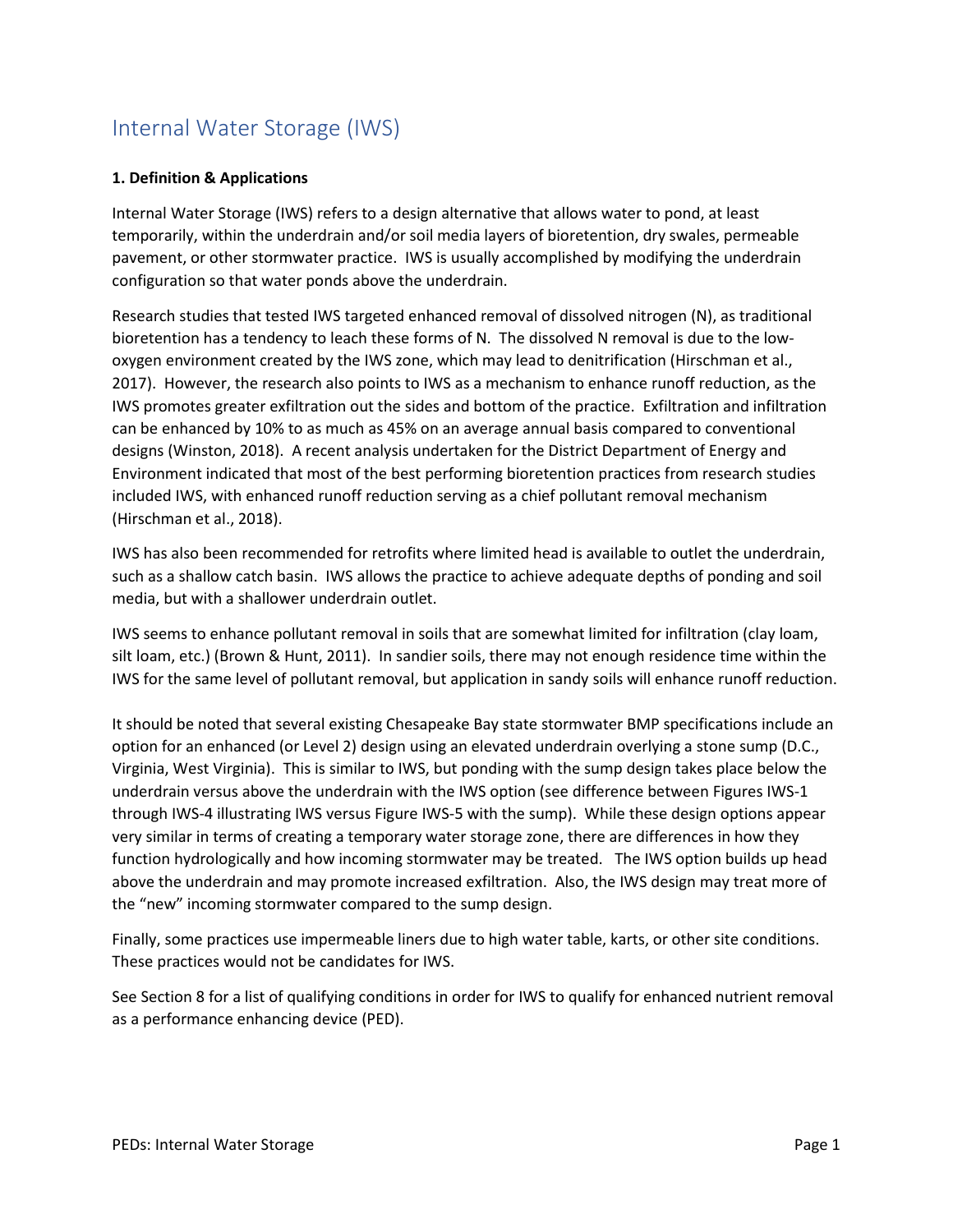#### **2. Creating the IWS Zone**

As shown in Figure IWS-1, there are several options for creating IWS in a stormwater design. For purposes of maintenance access, it is advised to have the underdrain outlet in a storm structure (with manhole). The IWS can be achieved by:

- 1. Putting a weir wall in the storm structure, with the top elevation of the weir wall corresponding with the intended IWS elevation (see below). Note that the underdrain coming into the structure is at a 0% slope, which is a deviation from most current underdrain designs (Figure IWS-1).
- 2. In lieu of the weir wall, the underdrain outlet in the structure could be fitted with a simple Lfitting and non-perforated vertical extension of the underdrain (open at the top). As with the weir wall, the length of the extension corresponds to the intended IWS depth. This option is sometimes referred to as the "upturned elbow" (Figure IWS-2).
- 3. An additional option is to have the underdrain from the practice outlet at the invert of the manhole structure, but the pipe leaving the manhole structure set at the intended IWS elevation (Figure IWS-3).
- 4. For some practices, underdrain outlets may not go to a storm sewer structure. This may occur in less urban settings and/or where the underdrain "runs to daylight" at the ground surface. IWS can still be incorporated into this configuration by using the upturned elbow as the underdrain exits the practice or within the practice itself. For the purposes of marking the location of the upturned elbow for maintenance, it is advisable to put a vertical clean-out pipe with a cap at the location (Figure IWS-4).



*Figure IWS-1. Weir Wall in Storm Structure*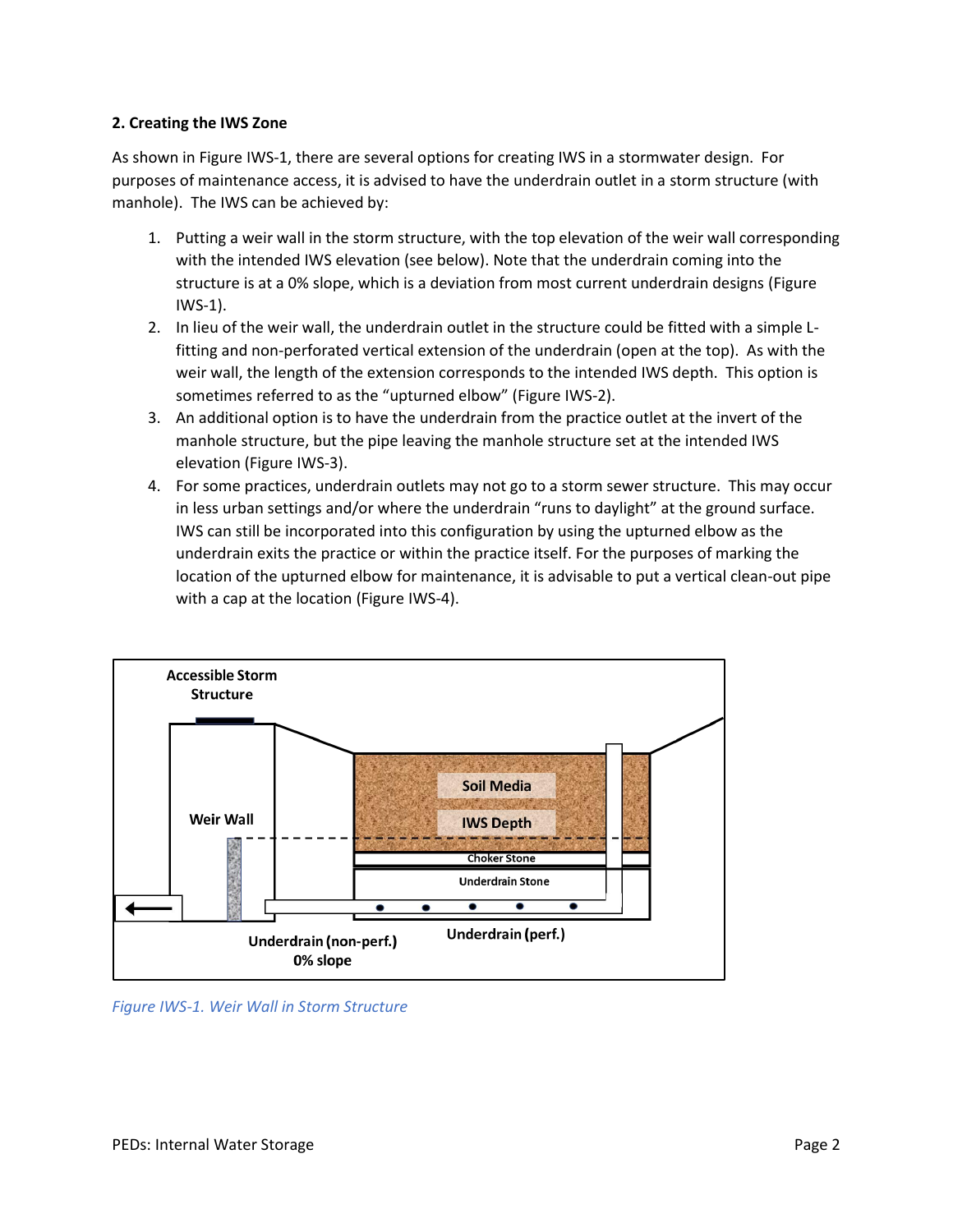

*Figure IWS-2. Upturned Elbow in Storm Structure*



*Figure IWS-3. Raised Outlet in Storm Structure*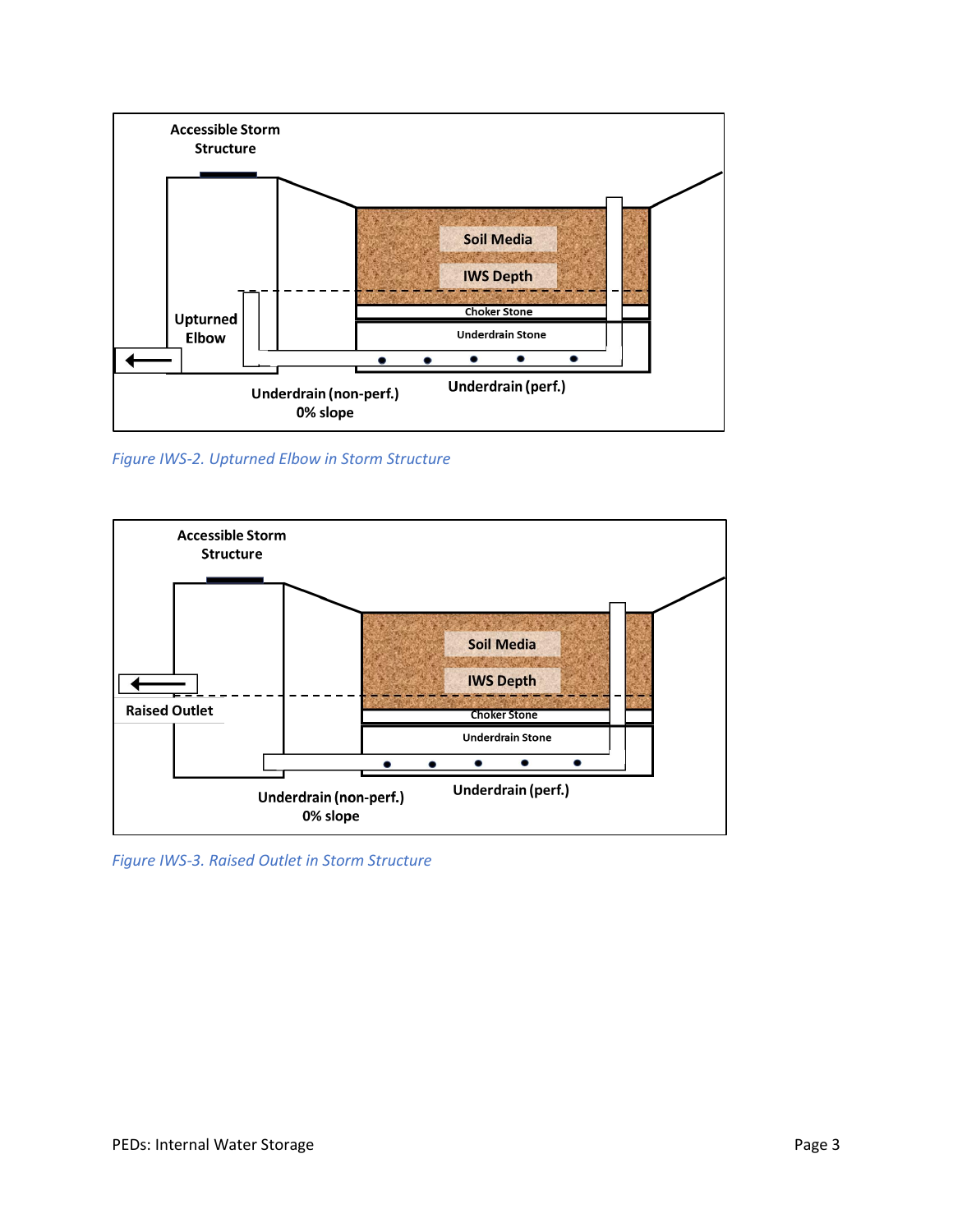

*Figure IWS-4. Upturned Elbow in Underdrain that Runs to Daylight*



*Figure IWS-5. Typical Configuration for Existing Enhanced/Level 2 Design With Underdrain Sump (this graphic is provided for comparison purposes, not as an additional IWS option; see description in "Definition & Applications" section)*

#### **3. Depth of IWS**

Research does not indicate clearly the depth of the IWS zone. On one hand, if the IWS intercepts too much of the soil media layer, there is a risk that organic material or nutrients may leach out through the underdrain. On the other hand, for denitrification to take place, there must be a carbon source, suggesting that the IWS should intercept some of the soil media and not be confined to just the underdrain stone.

One recommendation that has been adopted in the updated North Carolina Stormwater Design Manual (NCDEQ, 2018; also Brown & Hunt, 2011) is to leave the top 18 inches of soil unsaturated to ensure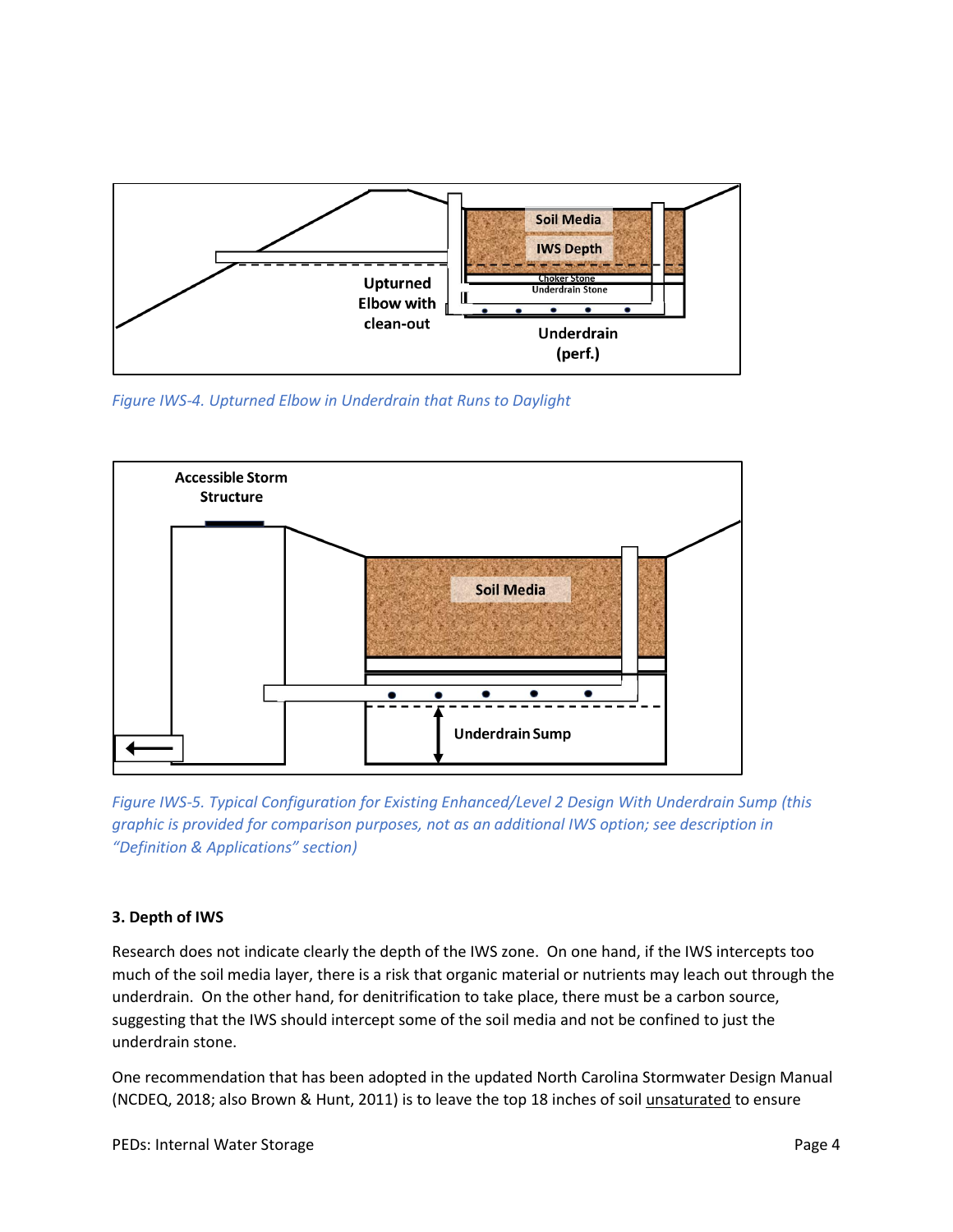proper plant growth and root development. That means that the IWS zone would start at least 18 inches below the top of the soil media layer. The resulting depth of IWS then depends on the total depth of the soil media and underdrain layers.

Soil media depths in the Bay states range from 18 to 36 inches, depending on the jurisdiction and whether practices qualify for Level 1 (standard) or Level 2 (enhanced) designs. Table IWS-1 provides recommendations for the depth of unsaturated soil above the IWS zone, and thus the total depth of IWS. These recommendations are intended to balance reducing the risk of nutrient leaching while providing enough carbon source for processing of N. IWS is not recommended for soil media depths at or around 18 inches, as there will not be adequate unsaturated soil media to allow the BMP to function.

For the deeper soil media depths (30 to 36 inches; enhanced or Level 2 designs), the table provides a range of values. The recommended depths depend on the type of vegetation (shallow versus deeprooted) and the BMP's hydrologic and pollutant removal design objectives. In some cases, it will be important to optimize storage within the practice during a storm event, and IWS can temporarily take up some of this storage (suggesting a reduced IWS zone). On other hand, BMP objectives may tend more towards annual runoff reduction and pollutant removal, in which case expanding the IWS should be considered.

| Table IWS-1. Recommended Depths of IWS Based on Depth of Soil Media |                                               |                                                         |                  |
|---------------------------------------------------------------------|-----------------------------------------------|---------------------------------------------------------|------------------|
| Soil Media Depth                                                    | <b>Underdrain Layer</b><br>Depth <sup>1</sup> | <b>Unsaturated Soil</b><br>Media Above IWS <sup>2</sup> | <b>IWS Depth</b> |
| 18 inches                                                           | 15 inches                                     | N/A                                                     | N/A              |
| 24 inches                                                           | 15 inches                                     | 18 inches                                               | 21 inches        |
| 30 inches                                                           | 15 inches                                     | 18 to 24 inches                                         | 21 to 27 inches  |
| 36 inches                                                           | 15 inches                                     | 24 to 30 inches                                         | 21 to 27 inches  |

 $115$  inch underdrain layer assumed 12 inches of drainage stone topped with 3 inches of choker stone, which is a standard specification in the Bay states. If the underdrain layer deviates from this assumption, adjust the IWS depth accordingly. 15 inches can be considered the bare minimum for IWS depth, with some intersection of the soil media.

<sup>2</sup> In cases where there is a range, use the shallower unsaturated soil media layer (deeper IWS) for practices that use shallow-rooted vegetation and/or where annual runoff reduction and pollutant removal are primary design objectives. Use the deeper unsaturated soil media layer (shallower IWS) for practices that include some deeper-rooted vegetation and/or where maximizing capture during a fuller range of storm event depths and intensities is a more important design objective.

### **4. Filter Fabric/Geotextile**

Over time, BMP designs have used less of these materials to function as separation barriers. Most Bay state specifications have substituted choker stone as a separation barrier between soil media and underdrain stone. Horizontal planes of filter fabric have been associated with blinding and clogging. It is still common to see filter fabric used along the sides of a BMP excavation, and some practices use a horizontal plane at the bottom of the excavation (not recommended).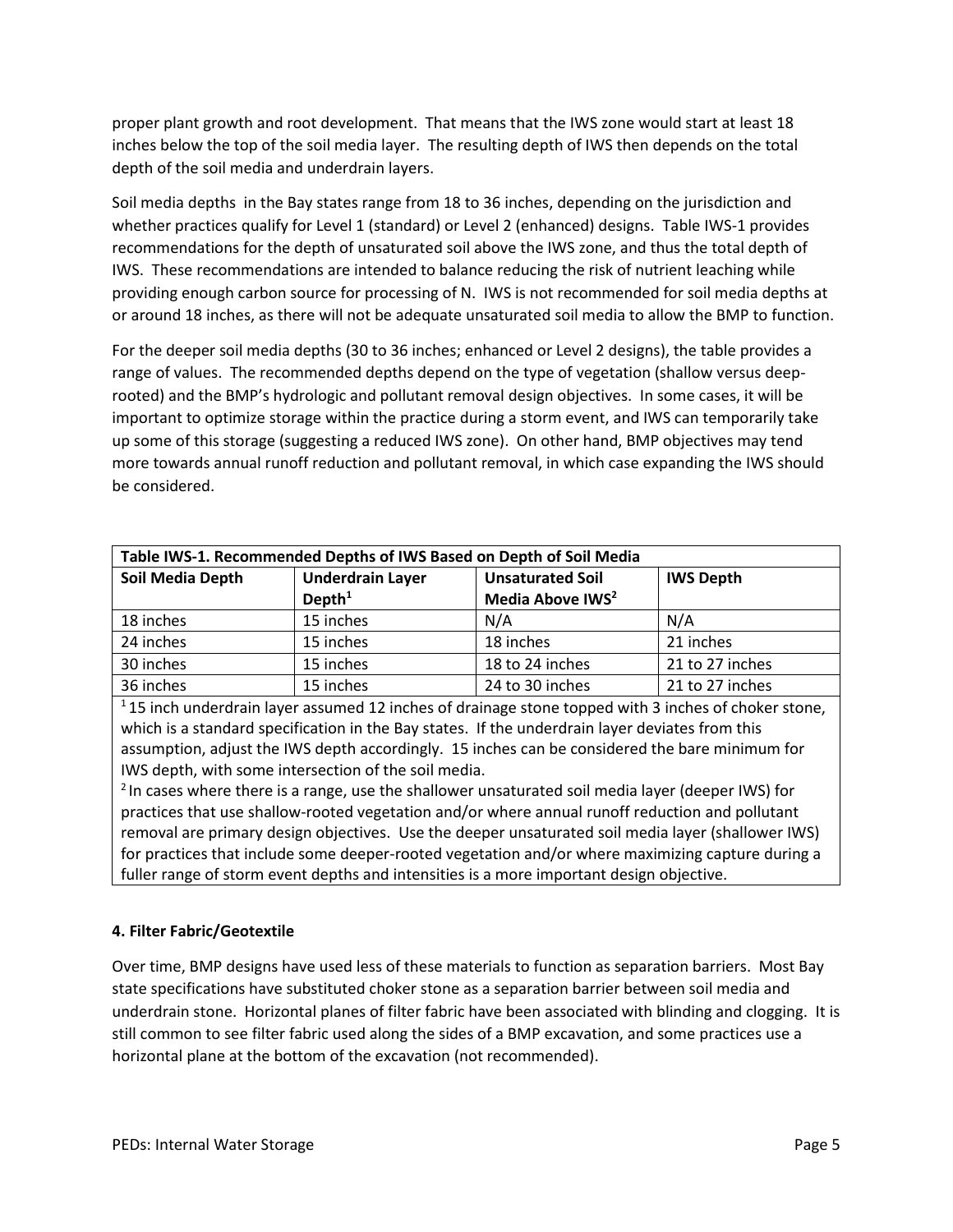Using IWS suggests eliminating the fabric along the sides of the excavation, as that is a main surface of exfiltration. Also, there is very little evidence of surrounding soils contaminating the engineered soil media, so the fabric may have limited utility in any case.

#### **5. Construction Process**

The construction process for IWS involves only minor modifications during underdrain installation. It may involve setting an additional storm structure with a weir wall or upturned elbow, as illustrated in Figures IWS-1 and IWS-2. Projects that use IWS should provide a record drawing showing as-built conditions and all relevant elevations.

#### **6. Risks**

#### Where Does the Water Go?

As with any practice that puts water into the ground, there may be concern with some of that water moving into basements, road fill, fill slopes, utility trenches, or other places where it is not desired. This is largely a matter of proper site selection and proper field location of wet and dry utilities and other features. With IWS, there will be more water moving through the sides of the practice, especially compared to a conventional underdrain design. Designers should ensure adequate soil mass and travel distance between the practice and any risk areas.

#### BMP Capacity During Storm Events

Table IWS-1 addresses this issue with regard to the recommended IWS depth. The research indicates that IWS will reduce runoff and associated pollutant loads on an average annual basis. For high intensity storm events, the storage occupied by the IWS zone means that there may be less storage available for incoming runoff versus a design where underdrain flow is activated during the storm event. The consequence is that there can earlier by-pass or flow directed through the overflow structure for certain individual storm events.

BMP design for water quality treatment has moved largely to average annual accounting, but some stormwater programs and/or specific locations may have more of a focus on individual storms (e.g., contain the 1-year or 2-year storm). In these cases, designers should evaluate the trade-offs in average annual and storm event hydrologic performance.

#### Mosquitos

The designs where the IWS depth is controlled within a storm structure is good for inspection and maintenance access, but, depending on how long water stays within the IWS zone between storms, may provide conditions for mosquito breeding This risk is probably more acute if the IWS draws down to just a few inches and that depth of water sits in the bottom of the structure, as that would be similar to existing storm structures that have a sump below the outlet pipe. This condition should be monitored during the summer months.

### Combining IWS with Water Treatment Residuals (WTRs)

There has been some speculation about creating a "super BMP" by combining IWS with reactive media (see the profile sheet on Water Treatment Residuals -- WTRs). This is certainly a possibility. However, there is some risk that saturated soils will lead to increased leaching metals (Aluminum in the case of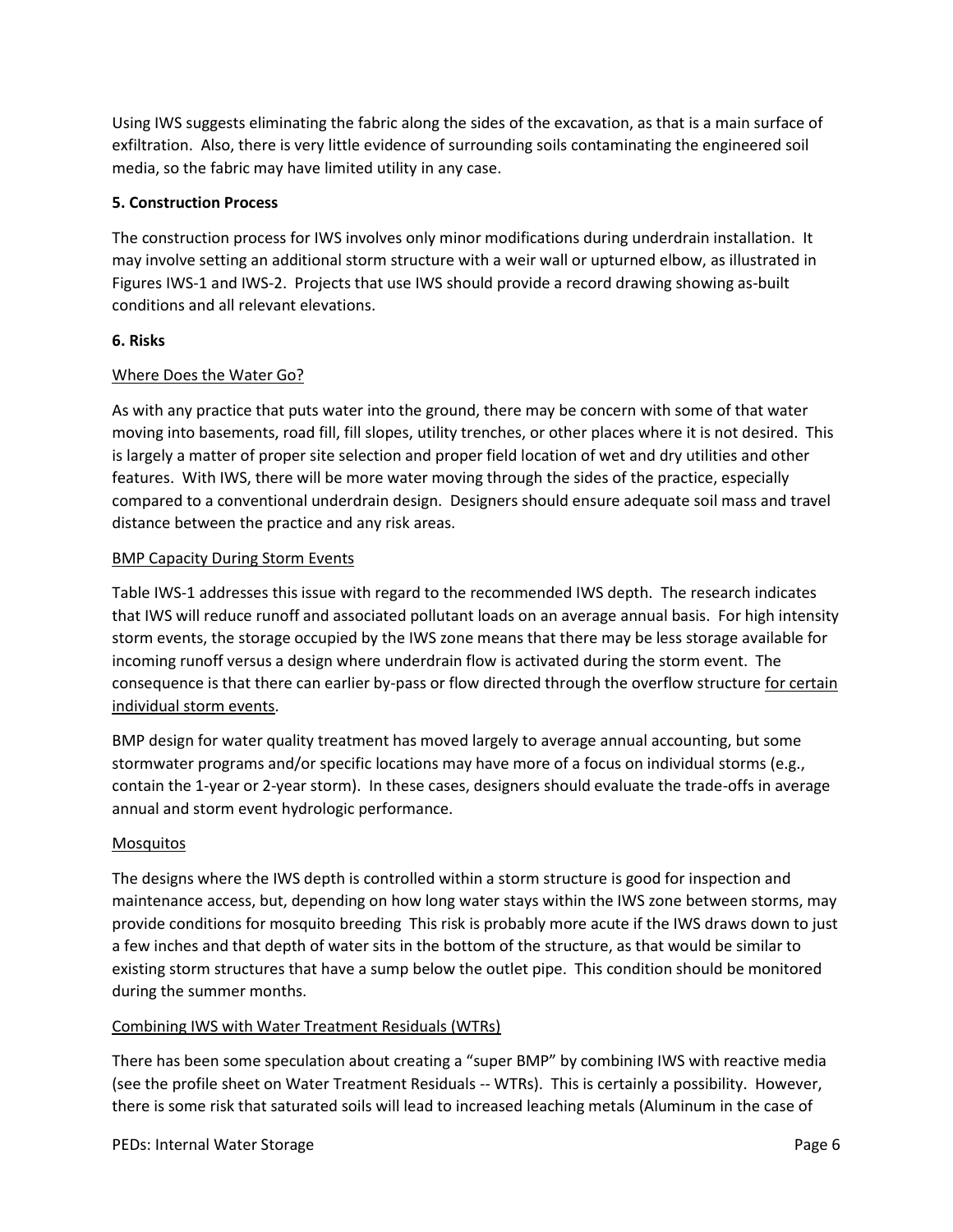WTRs). If this type of combination BMP is used, recommendations include: (1) incorporating WTRs into the soil media only above the IWS zone, or (2) using a treatment train approach, with practices in series using, alternately, IWS and WTRs in whatever order the designer may choose. The second option is preferred, as with #1, the WTRs can migrate down through the soil media to the IWS zone.

#### **7. O&M Considerations**

O&M considerations for IWS include the following:

- Monitor the typical time for the IWS to draw down. This will depend on the underlying and surrounding soils. In order to actualize the benefits of IWS, this should not happen too quickly (e.g., within 24 hours), but in most cases should occur prior to the next storm event (obviously, this would not apply for storm events that take place within several days of each other) or within 7 days.
- Monitor success of the vegetation. Vegetative health will depend on many factors aside from IWS. If roots become saturated, vegetation may show symptoms similar to drought conditions: wilting, leaf yellowing, and/or leaf drop. If this occurs, selectively check roots of different species to see if they are becoming saturated. If so, it may be a simple fix to lower the IWS level (e.g., cutting notch in the weir wall or cutting some length off of the upturned elbow). In many cases, IWS may promote plant growth due to providing more water availability between storm events.
- During routine inspections, check the integrity of underdrain clean-outs, upturned elbows, weir walls, and other components of the system.

#### **8. Qualifying Conditions for WTR as a PED**

The following conditions summarize the use of IWS to qualify for the PEDs pollutant removal credit:

- $\Box$  Use one of the IWS configurations shown in Section 2, with IWS depth as per guidance in Section 3.
- $\Box$  Eliminate filter fabric along sides of excavation (filter fabric should not be used on bottom of excavation as per most existing BMP specifications).
- $\Box$  Provide record drawing showing as-built IWS configuration and all associated elevations.
- $\Box$  Provide detailed O&M plan that addresses monitoring the drawdown rates of the IWS zone, health of vegetation to include possible signs of root saturation, possible nuisance conditions (e.g., mosquitoes), and structural integrity of underdrain components (see Section 7).